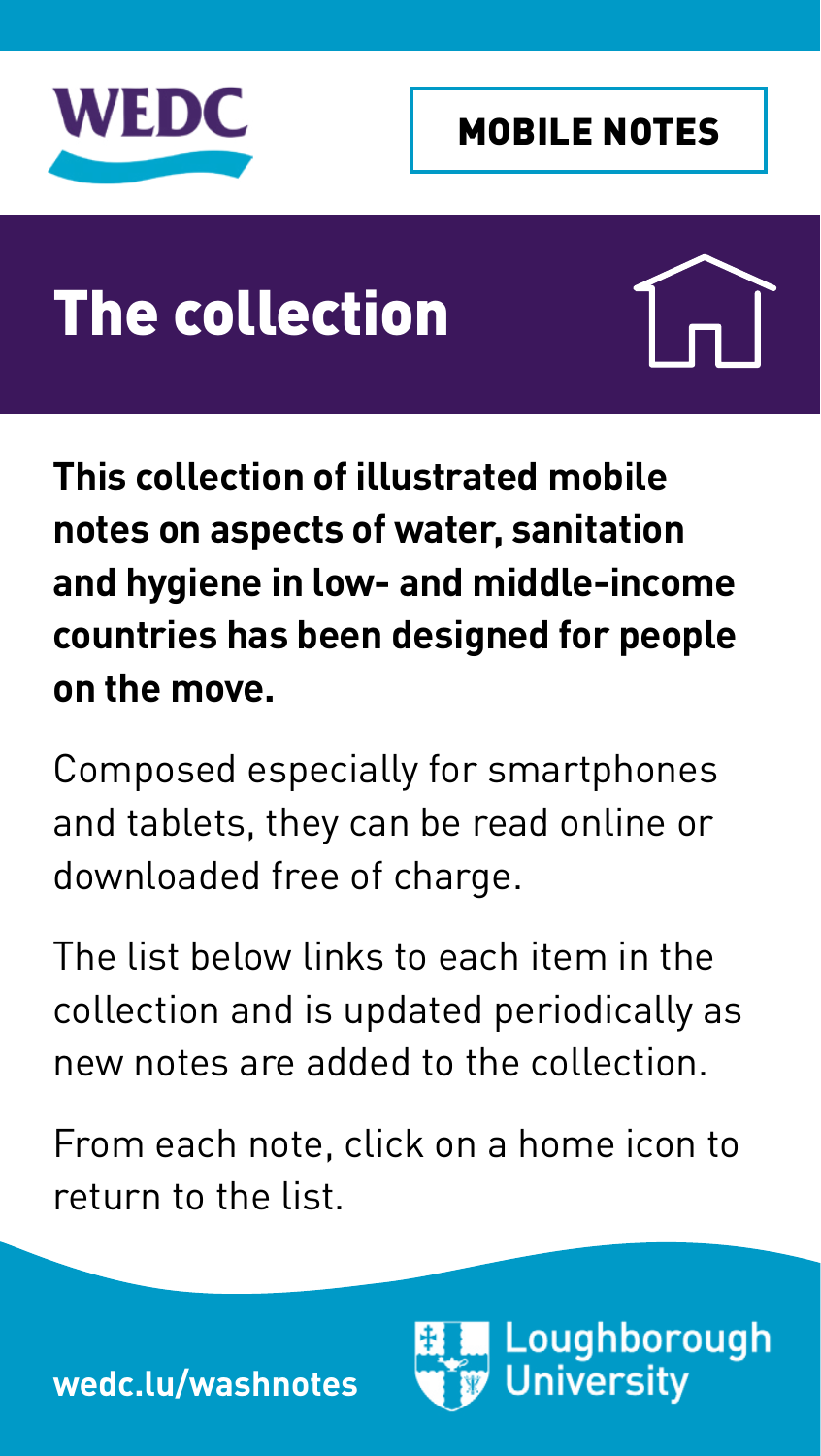# List of subjects

**[Apron slabs for water points](http://wedc.lboro.ac.uk/resources/e/mn/028-Apron-slabs-for-water-points.pdf)** (28) **[Arsenic in drinking water](http://wedc.lboro.ac.uk/resources/e/mn/001-Arsenic-in-drinking-water.pdf)** (1) **[Bacteriological testing of water](http://wedc.lboro.ac.uk/resources/e/mn/006-Bacteriological-testing-of-water.pdf)** (6) **[Building with the community](http://wedc.lboro.ac.uk/resources/e/mn/048-Building-with-the-community.pdf)** (48) **[Captap handwashing device](http://wedc.lboro.ac.uk/resources/e/mn/003-The-Captap.pdf)** (3) **[Chlorination: an introduction](http://wedc.lboro.ac.uk/resources/e/mn/007-Chlorination.pdf)** (7) **[Chlorination:](http://wedc.lboro.ac.uk/resources/e/mn/016-Chlorination-Modified-Horrocks-Method.pdf) [The Modified Horrocks' Method](http://wedc.lboro.ac.uk/resources/e/mn/016-Chlorination-Modified-Horrocks-Method.pdf)** (16) **[Disasters and emergencies](http://wedc.lboro.ac.uk/resources/e/mn/013-Disasters-and-emergencies.pdf)** (13) **D[isaster response](http://wedc.lboro.ac.uk/resources/e/mn/014-Disaster-response.pdf)** (14) **[Disaster response: The Sphere Project](http://wedc.lboro.ac.uk/resources/e/mn/015-Disaster-response-Sphere.pdf)** (15) **[Domestic water containers](http://wedc.lboro.ac.uk/resources/e/mn/046-Domestic-water-containers.pdf)** (46) **[Economic development indicators](http://wedc.lboro.ac.uk/resources/e/mn/054-Economic-development-indicators.pdf)** (54) **[JMP \(Joint Monitoring Programme\)](http://wedc.lboro.ac.uk/resources/e/mn/008-JMP-for-WSS.pdf)** (8) **[Faecal-oral diseases:](http://wedc.lboro.ac.uk/resources/e/mn/018-Preventing-the-transmission-of-faecal-oral-diseases.pdf)  [preventing transmission](http://wedc.lboro.ac.uk/resources/e/mn/018-Preventing-the-transmission-of-faecal-oral-diseases.pdf)** (18) **[Handwashing with soap](http://wedc.lboro.ac.uk/resources/e/mn/047-handwashing-with-soap.pdf)** (47) **[How to make concrete](http://wedc.lboro.ac.uk/resources/e/mn/056-How-to-make-concrete.pdf)** (56) **[Hygiene promotion](http://wedc.lboro.ac.uk/resources/e/mn/030-Hygiene-promotion.pdf)** (30) **[Latrines: introduction](http://wedc.lboro.ac.uk/resources/e/mn/019-Latrines-introduction.pdf)** [\(19\)](http://wedc.lboro.ac.uk/resources/e/mn/019-Latrines-introduction.pdf) **[Latrines: pit excavation and linings](http://wedc.lboro.ac.uk/resources/e/mn/020-Latrine-pit-excavation-and-linings.pdf)** (20)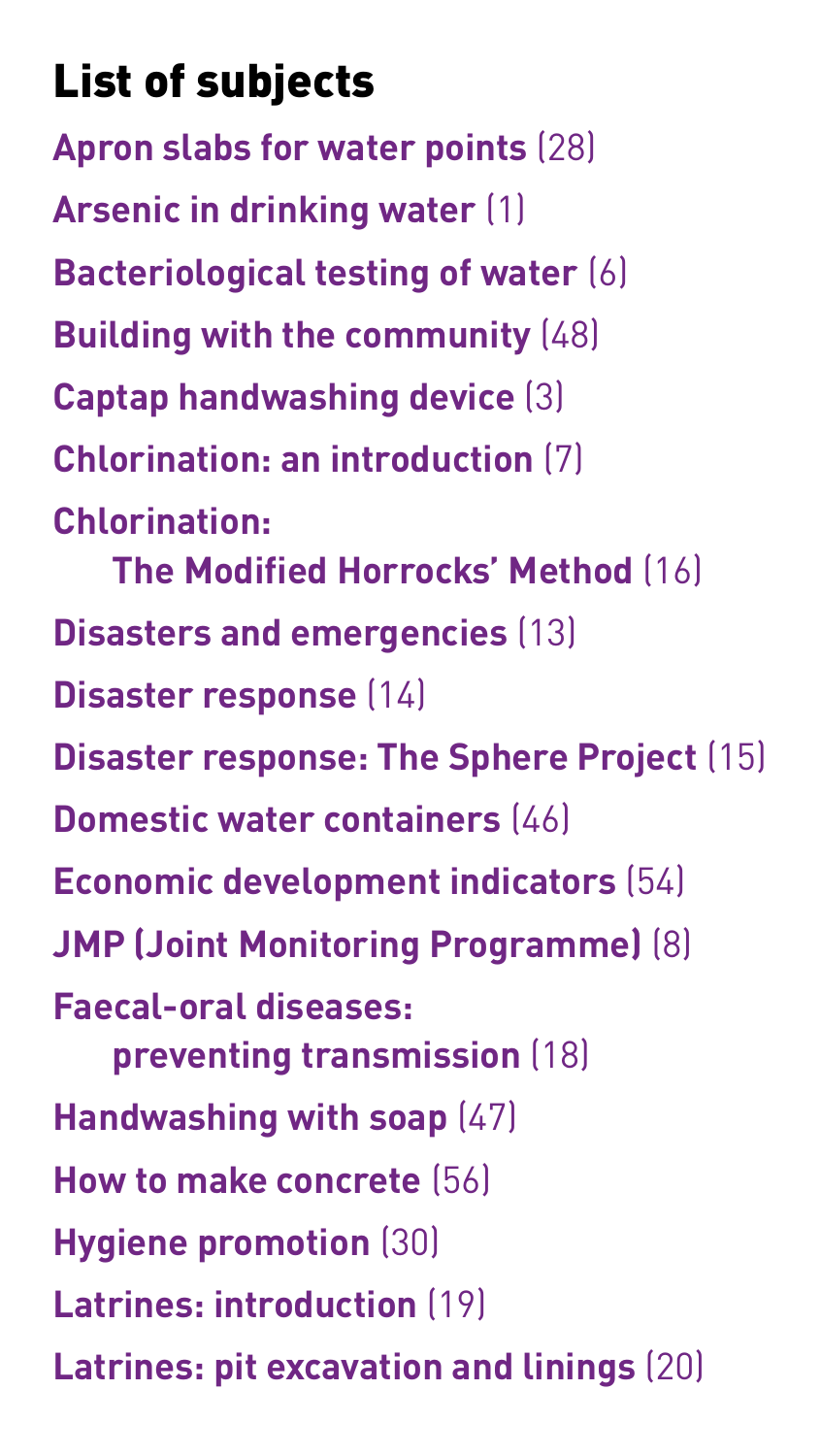**[Latrines: simple pit latrines](http://wedc.lboro.ac.uk/resources/e/mn/021-Simple-pit-latrines.pdf)** (21) **[Latrines: pour-flush latrines](http://wedc.lboro.ac.uk/resources/e/mn/022-Pour-flush-latrines.pdf)** (22) **[Latrines: VIP latrines](http://wedc.lboro.ac.uk/resources/e/mn/023-VIP-latrines.pdf)** (23) **[Latrines: superstructures](http://wedc.lboro.ac.uk/resources/e/mn/024-Latrine-superstructures.pdf)** (24) **[Latrines: for special circumstances](http://wedc.lboro.ac.uk/resources/e/mn/025-Latrines-for-special-circumstances.pdf)** (25) **[Latrines: emptying pit latrines](http://wedc.lboro.ac.uk/resources/e/mn/027-Emptying-pit-latrines.pdf)** (27) **[Latrines: raised and elevated](http://wedc.lboro.ac.uk/resources/e/mn/059-Raised-latrines.pdf)** (59) **[Latrine slabs: design](http://wedc.lboro.ac.uk/resources/e/mn/009-Latrine-slabs-design.pdf)** (9) **[Latrine slabs: construction materials](http://wedc.lboro.ac.uk/resources/e/mn/010-Latrine-slabs-construction-materials.pdf)** (10) **[Latrine slabs:](http://wedc.lboro.ac.uk/resources/e/mn/011-latrine-slabs-structural-considerations.pdf)  [structural considerations](http://wedc.lboro.ac.uk/resources/e/mn/011-latrine-slabs-structural-considerations.pdf)** (11) **[Latrine slabs:](http://wedc.lboro.ac.uk/resources/e/mn/012-Latrine-slabs-checklists.pdf) checklists** (12) **[Measuring chemical concentrations](http://wedc.lboro.ac.uk/resources/e/mn/017-Measuring-concentrations-of-chemicals-in-water.pdf)  [in water](http://wedc.lboro.ac.uk/resources/e/mn/017-Measuring-concentrations-of-chemicals-in-water.pdf)** (17) **[Measuring the turbidity of water](http://wedc.lboro.ac.uk/resources/e/mn/050-Measuring-the-turbidity-of-water-supplies.pdf)  [supplies](http://wedc.lboro.ac.uk/resources/e/mn/050-Measuring-the-turbidity-of-water-supplies.pdf)** (50) **[Membrane filtration](http://wedc.lboro.ac.uk/resources/e/mn/051-Membrane-filtration.pdf)** (51) **[Menstruation hygiene management for](http://wedc.lboro.ac.uk/resources/e/mn/029-Menstruation-hygiene-management.pdf)  [schoolgirls](http://wedc.lboro.ac.uk/resources/e/mn/029-Menstruation-hygiene-management.pdf)** (29) **[On-plot sanitation in urban areas](http://wedc.lboro.ac.uk/resources/e/mn/062-On-plot-sanitation-in-urban-areas.pdf)** (62) **[Re-use of wastewater](http://wedc.lboro.ac.uk/resources/e/mn/061-Re-use-of-wastewater.pdf)** (61) **[Sanitary surveying](http://wedc.lboro.ac.uk/resources/e/mn/052-Sanitary-surveying.pdf)** (52) **[Septic tank and aqua privy design](http://wedc.lboro.ac.uk/resources/e/mn/026-Septic-tank-and-aqua-privy-design.pdf)** (26)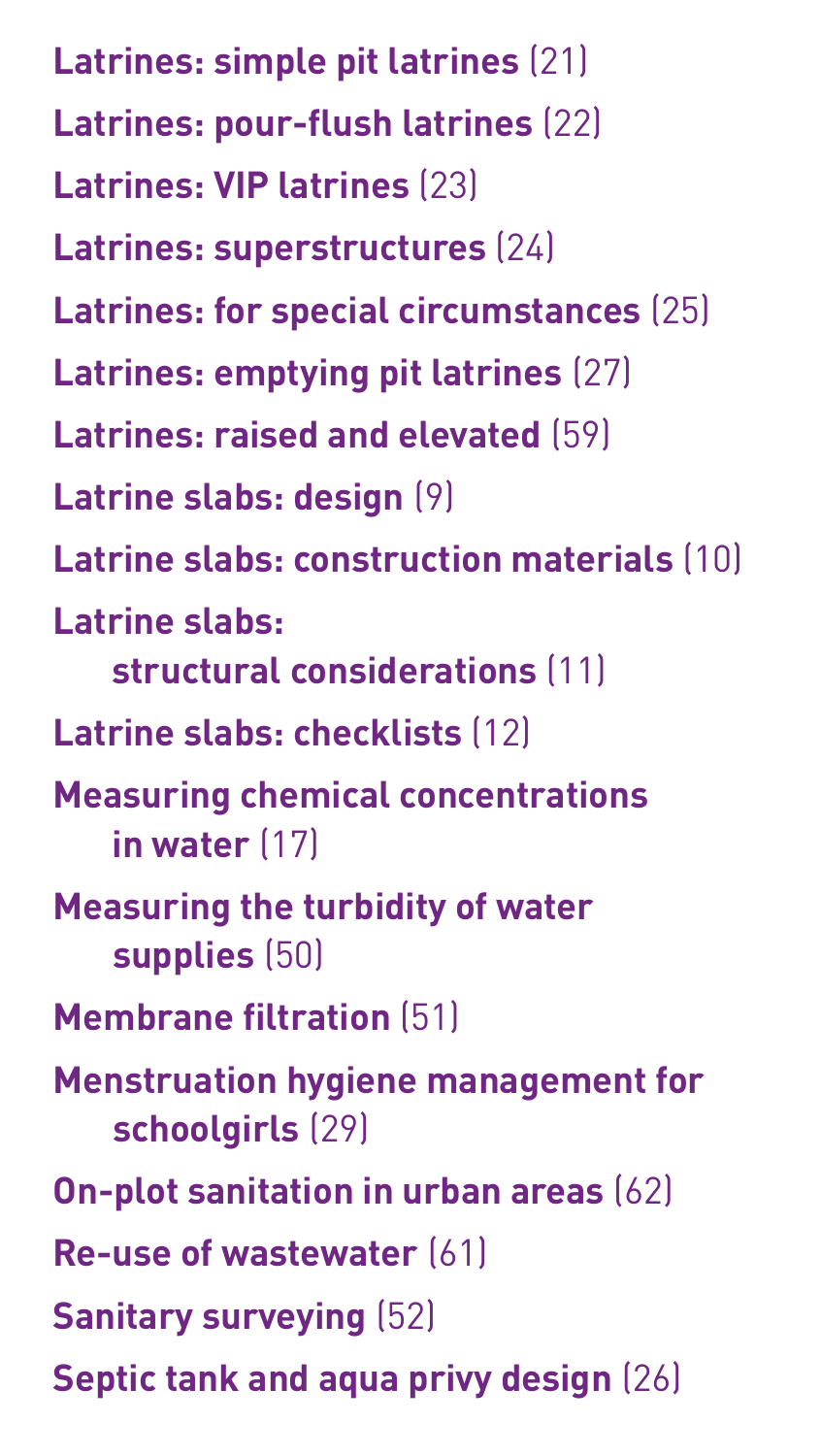**[Three-pot water treatment system](http://wedc.lboro.ac.uk/resources/e/mn/057-Three-pot-water-treatment-system.pdf)** (57) **[Visual impact assessment](http://wedc.lboro.ac.uk/resources/e/mn/002-Visual-impact-assessment.pdf)** (2) **[Water – quality or quantity](http://wedc.lboro.ac.uk/resources/e/mn/060-Water-quality-or-quantity.pdf)** (60) **[Water safety plans](http://wedc.lboro.ac.uk/resources/e/mn/053-Water-safety-plans.pdf)** (53) **[Water containers for handwashing](http://wedc.lboro.ac.uk/resources/e/mn/058-Water-containers-for-handwashing.pdf)** (58) **[Water sampling](http://wedc.lboro.ac.uk/resources/e/mn/049-Water-sampling.pdf)** (49) **[Water source selection](http://wedc.lboro.ac.uk/resources/e/mn/005-Water-source-selection.pdf)** (5) **[WELL Guiding Principles](http://wedc.lboro.ac.uk/resources/e/mn/004-WELL-Guiding-Principles.pdf)** (4)

#### **WHO Technical Notes on Drinking-water, Sanitation and Hygiene for Emergencies**

- **1. [Cleaning and rehablitating hand-dug](http://wedc.lboro.ac.uk/resources/e/mn/031-Cleaning-and-rehabilitating-hand-dug-wells.pdf)  [wells](http://wedc.lboro.ac.uk/resources/e/mn/031-Cleaning-and-rehabilitating-hand-dug-wells.pdf)** (31)
- **2. [Cleaning and rehabilitating](http://wedc.lboro.ac.uk/resources/e/mn/032-Cleaning-and-rehabilitating-boreholes.pdf)  [boreholes](http://wedc.lboro.ac.uk/resources/e/mn/032-Cleaning-and-rehabilitating-boreholes.pdf)** (32)
- **3. [Cleaning and disinfecting water](http://wedc.lboro.ac.uk/resources/e/mn/033-Cleaning-and-disinfecting-water-storage-tanks-and-tankers.pdf)  [storage tanks and tankers](http://wedc.lboro.ac.uk/resources/e/mn/033-Cleaning-and-disinfecting-water-storage-tanks-and-tankers.pdf)** (33)
- **4. [Rehabilitating small-scale piped water](http://wedc.lboro.ac.uk/resources/e/mn/034-Rehabilitating-small-scale-piped-water-distribution-systems.pdf) [distribution systems](http://wedc.lboro.ac.uk/resources/e/mn/034-Rehabilitating-small-scale-piped-water-distribution-systems.pdf)** (34)
- **5. [Emergency treatment of drinking](http://wedc.lboro.ac.uk/resources/e/mn/035-Emergency-treatment-of-drinking-water-at-the-point-of-use.pdf)[water at the point of use](http://wedc.lboro.ac.uk/resources/e/mn/035-Emergency-treatment-of-drinking-water-at-the-point-of-use.pdf)** (35)
- **6. [Rehabilitating water treatment works](http://wedc.lboro.ac.uk/resources/e/mn/036-Rehabilitating-water-treatment-works-after-an-emergency.pdf)  [after an emergency](http://wedc.lboro.ac.uk/resources/e/mn/036-Rehabilitating-water-treatment-works-after-an-emergency.pdf)** (36)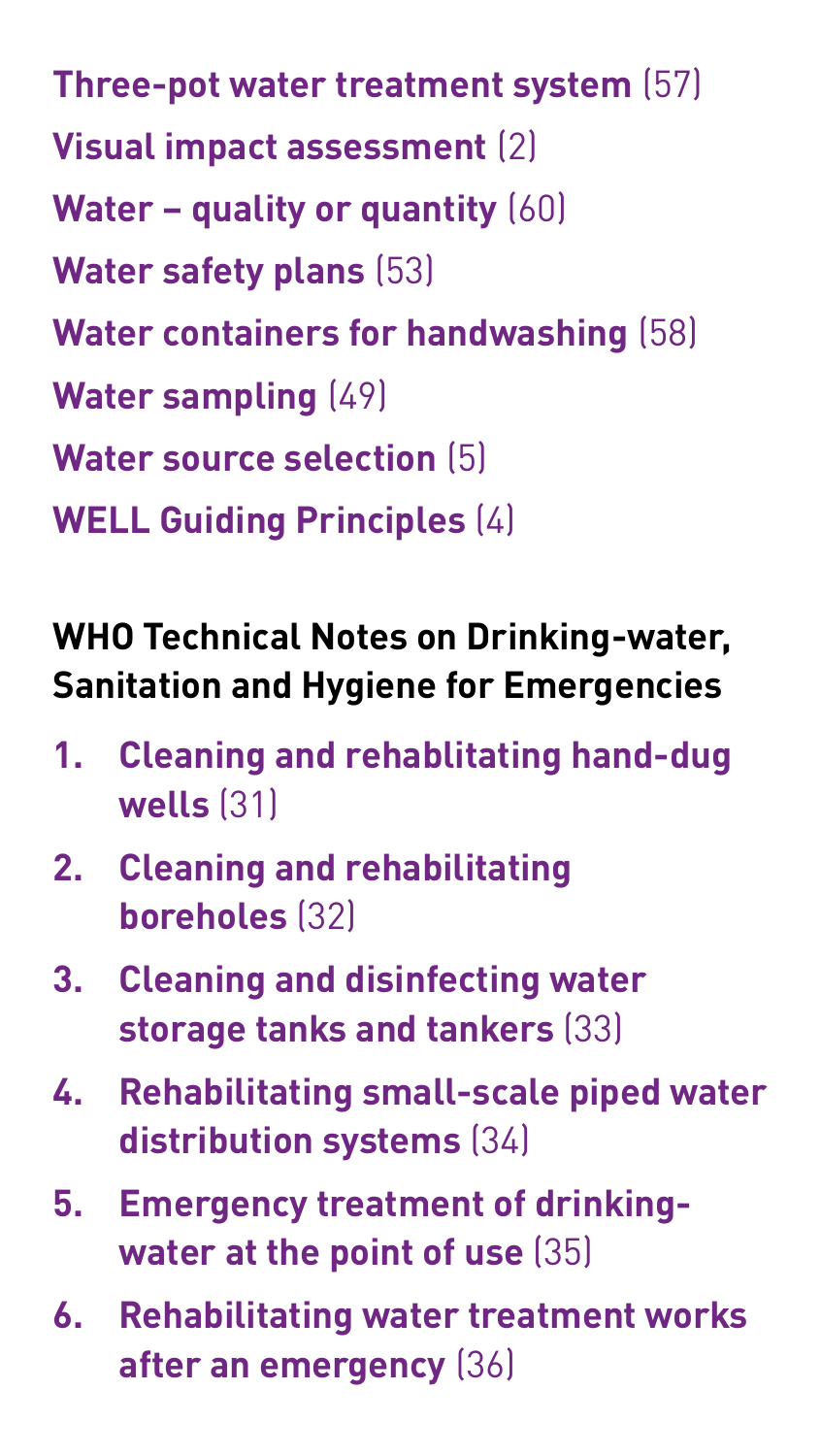- **7. [Solid waste management in](http://wedc.lboro.ac.uk/resources/e/mn/037-Solid-waste-management-in-emergencies.pdf)  [emergencies](http://wedc.lboro.ac.uk/resources/e/mn/037-Solid-waste-management-in-emergencies.pdf)** (37)
- **8. [Disposal of dead bodies in emergency](http://wedc.lboro.ac.uk/resources/e/mn/038-Disposal-of-dead-bodies-in-emergency-conditions.pdf)  [conditions](http://wedc.lboro.ac.uk/resources/e/mn/038-Disposal-of-dead-bodies-in-emergency-conditions.pdf)** (38)
- **9. [How much water is needed in](http://wedc.lboro.ac.uk/resources/e/mn/039-How-much-water-is-needed-in-emergencies.pdf)  [emergencies](http://wedc.lboro.ac.uk/resources/e/mn/039-How-much-water-is-needed-in-emergencies.pdf)** (39)
- **10. [Hygiene promotion in](http://wedc.lboro.ac.uk/resources/e/mn/040-Hygiene-promotion-in-emergencies.pdf)  [emergencies](http://wedc.lboro.ac.uk/resources/e/mn/040-Hygiene-promotion-in-emergencies.pdf)** (40)
- **11. [Measuring chlorine levels in water](http://wedc.lboro.ac.uk/resources/e/mn/041-Measuring-chlorine-levels-in-water-supplies.pdf)  [supplies](http://wedc.lboro.ac.uk/resources/e/mn/041-Measuring-chlorine-levels-in-water-supplies.pdf)** (41)
- **12. [Delivering safe water by tanker](http://wedc.lboro.ac.uk/resources/e/mn/042-Delivering-safe-water-by-tanker.pdf)** (42)
- **13. [Planning for excreta disposal in](http://wedc.lboro.ac.uk/resources/e/mn/043-Planning-for-excreta-disposal-in-emergencies.pdf)  [emergencies](http://wedc.lboro.ac.uk/resources/e/mn/043-Planning-for-excreta-disposal-in-emergencies.pdf)** (43)
- **14. [Technical options for excreta disposal](http://wedc.lboro.ac.uk/resources/e/mn/044-Technical-options-for-excreta-disposal.pdf)  [in emergencies](http://wedc.lboro.ac.uk/resources/e/mn/044-Technical-options-for-excreta-disposal.pdf)** (44)
- **15. [Cleaning wells after seawater](http://wedc.lboro.ac.uk/resources/e/mn/045-Cleaning-wells-after-seawater-flooding.pdf)  [flooding](http://wedc.lboro.ac.uk/resources/e/mn/045-Cleaning-wells-after-seawater-flooding.pdf)** (45)

# Feedback

Please send feedback about this collection to Rod Shaw at WEDC.

Thank you.